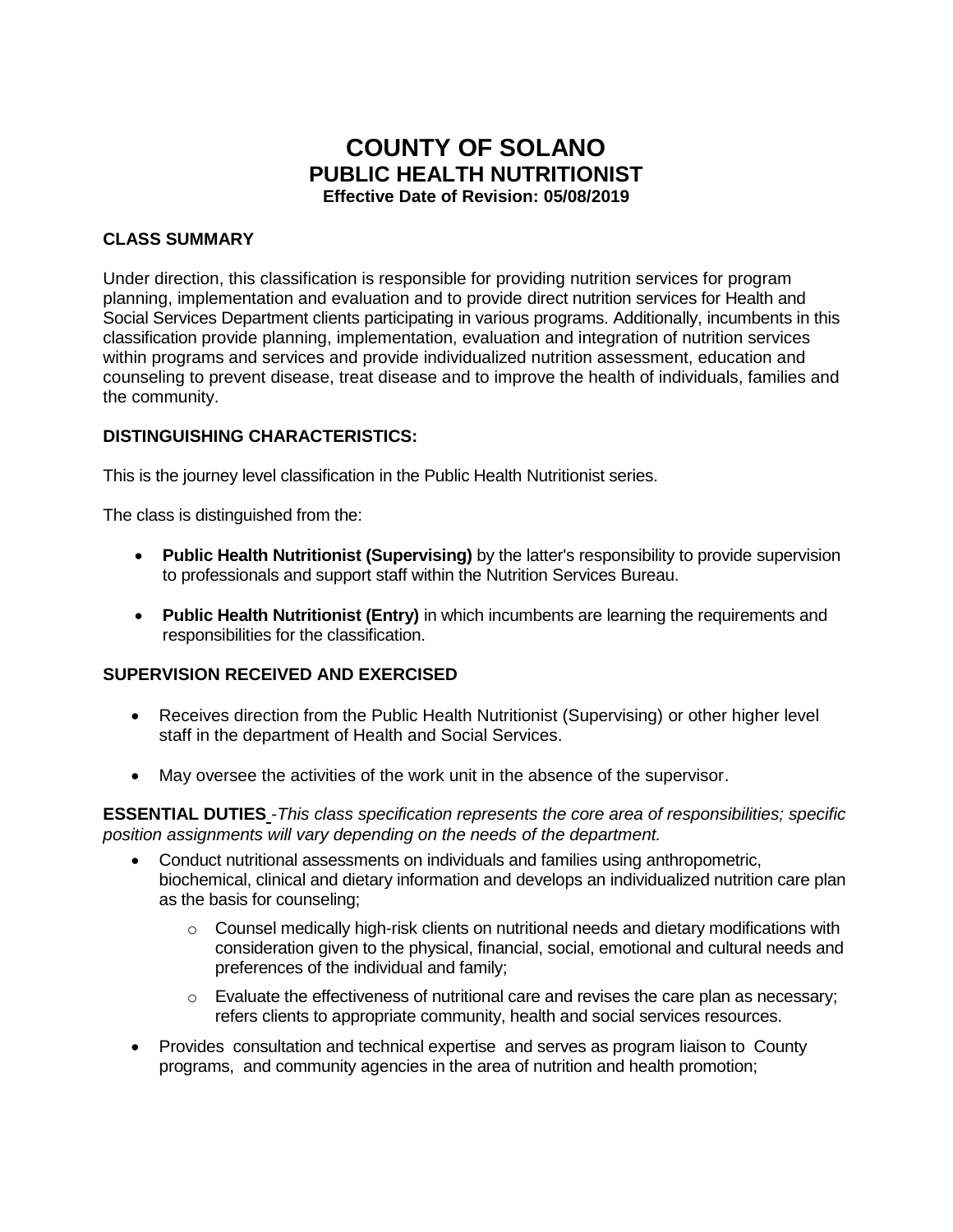County of Solano Class Specification Public Health Nutritionist Page **2** of **5**

- $\circ$  interprets and disseminates current information regarding food, nutrition, diet and health.
- Design and disseminate nutrition and health promotion information through reports, social media, news releases and radio public service announcements to meet the diverse cultural and language needs of County residents;
	- $\circ$  Review and evaluate current statistical, epidemiological and demographic data and interprets it findings regarding application to public health nutrition.
- Develop and implement various health and nutrition related programs; performs program planning development, marketing and evaluation;
	- o Plan and implement related classes and materials;
	- o Provide outreach for program participants;
	- o Market programs to community and department clients;
	- $\circ$  Coordinate special events and speaking engagements regarding program topics.
- Plan, implement, and evaluate nutrition grants;
	- o Conduct needs assessments;
	- o Develop strategies and materials to implements the grant;
	- o Implement strategies utilizing appropriate evaluation techniques;
	- o Generate progress reports;
	- o Ensure compliance with grant requirements.
- Maintains professional knowledge in applicable areas and keeps abreast of changes in jobrelated rules, statutes, laws and trends;
	- o Makes recommendations for the implementation of changes;
	- $\circ$  Read and interpret professional literature; attends training programs, workshops and seminars as appropriate.

# **EDUCATION AND EXPERIENCE:**

• **Education and Training:** Bachelor's degree is required from an accredited college or university, in Nutrition or Dietetics. A Master's degree in Nutrition, Dietetics, Public Health or related field is desirable.

#### **AND**

**Experience:** One year working as a Registered Dietitian (RD) or Registered Dietitian Nutritionist (RDN).

# **LICENSING, CERTIFICATION AND REGISTRATION REQUIREMENTS:**

- Possess certification as a Registered Dietitian or Registered Dietitian Nutritionist issued by the Commission on Dietetic Registration's.
- Applicants may be required to possess or have the ability to obtain a valid California Driver's License, Class C.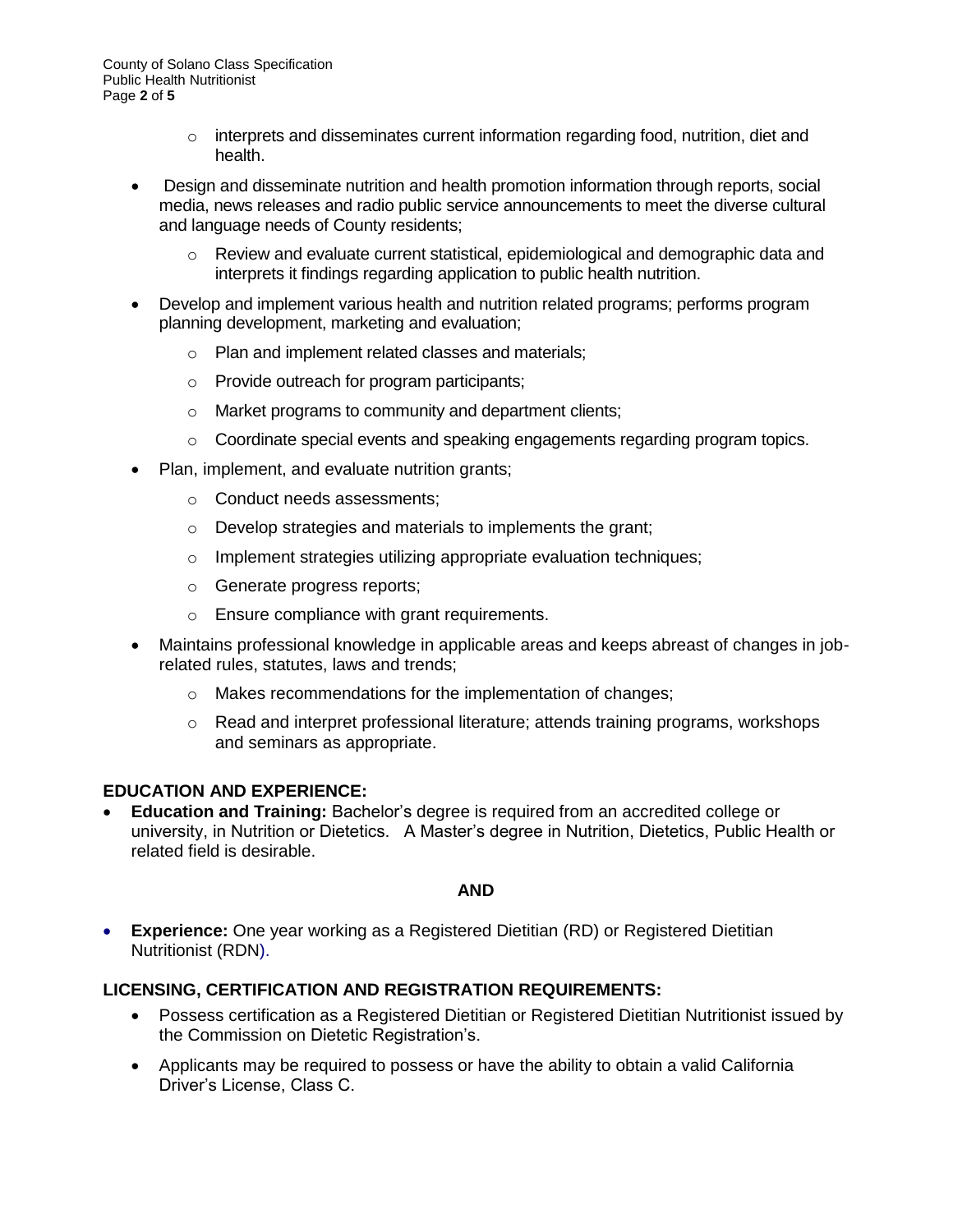# **REQUIRED KNOWLEDGE, SKILLS AND ABILITIES**

#### **Knowledge of:**

- Human nutrition and its relationship to health and disease prevention.
- Nutrition assessment based on individual needs, special food requirements and specific medical condition and nutrition counseling.
- Principles and methodology of research, statistical analysis, nutrition investigations and dietary studies.
- Techniques for educating/training the principles of nutrition and its applicability to public health programs.
- Principles of social marketing and use of media for outreach and marketing.
- Policy, systems and environmental changes
- Environmental, sociological, cultural and biological factors influencing food practices.
- Nutrition and its role in dietary control of disease in public health programs.
- Principles of planning, implementation, and evaluation of programs.
- Oral communication techniques to include presentations to groups of various sizes in a positive, inclusive, and motivational manner.
- Community health organizations, resources and current social and economic problems related to public health nutrition.
- Customer service techniques for dealing with customers
- Principles of institutional management related to group feeding, food safety and sanitation.
- Child neglect and abuse laws and reporting requirements.
- English composition, spelling, grammar, vocabulary, and punctuation for both written and oral communications.
- Standard office procedures, practices, equipment, personal computers, and software.

# **Skill and/or Ability to:**

- Perform a needs assessment and design, implement and evaluate nutrition program and projects.
- Integrate the nutrition component into public health program and services
- Implement policy, systems and environmental changes to improve the community health.
- Analyze menus and diets for nutritional adequacy.
- Reason logically and creatively.
- Analyze situations accurately and take effective actions; demonstrate flexibility in solving problems; develop and evaluate alternatives.
- Develop and utilize available resources.
- Develop, implement and evaluate nutrition programs.
- Conduct presentations, conferences, workshops and training programs.
- Maintain confidentiality of records and information per pertinent laws/regulations.
- Perform statistical analysis using computer programs; calculate nutritional needs.
- Communicate clearly and concisely with people of diverse socio-economic backgrounds and temperaments, both orally and in writing;
- Speak effectively in giving public presentations;
- Prepare and submit all required documentation.
- Establish, maintain, and foster positive and harmonious working relationships with those contacted in the course of work.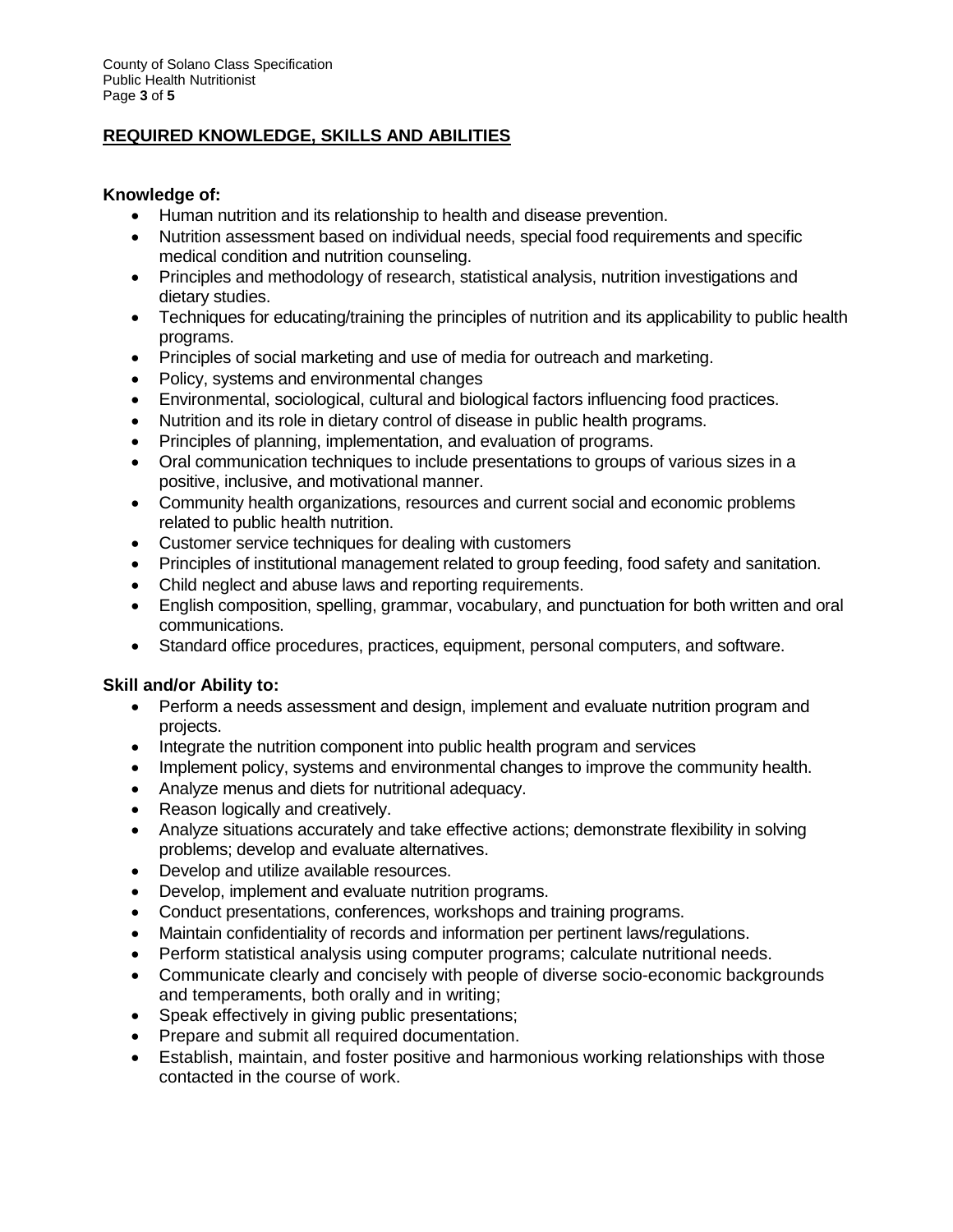County of Solano Class Specification Public Health Nutritionist Page **4** of **5**

- Establish good relationships with the public and with customers and provide customer service that meets and exceeds unit goals and expectations
- Use modern office equipment to include computers and related software applications.

# **SUPPLEMENTAL INFORMATION:**

- Background Checks: The County may conduct a background check and a reference check on candidates prior to appointment to a position within this class. The background check may include the State of California Department of Justice, the Federal Bureau of Investigation (FBI), the Child Abuse Central Index (CACI) and criminal checks in accordance with the Solano County Background Check Policy.
- Independent Travel: Incumbents may be required to travel independently, for example, to perform work at other work sites, to attend meetings with other County employees, to attend meetings with community organizations, etc.
- Hours of Work: Incumbents may be required to work weekends, holidays, irregular hours, and before or after normal business hours.
- Drug Testing: Candidates for positions in this class and employees in this class will be subject to Pre-Employment, Reasonable Suspicion, Post Accident, Return-To-Duty and Follow-Up drug testing in accordance with the Solano County Alcohol and Drug Free Workplace Policy.
- Language Proficiency: Some positions allocated to this class will require the applicant to speak, read, and write in a language other than English.
- Child Abuse Reporting: Selectees for employment must, as a condition of employment, sign a statement agreeing to comply with Sections 11165.7 and 11166 of the California Penal Code relating to child abuse reporting.
- Elder Abuse Reporting: Selectees for employment must, as a condition of employment, sign a statement agreeing to comply with Section 15630 of the California Welfare and Institutions Code relating to elder abuse reporting.
- Language Proficiency: Some positions allocated to this class will require the applicant to speak, read and write in a language other than English.

# **PHYSICAL REQIREMENTS:**

- Mobility and Dexterity: Positions in this class typically require stooping, kneeling, reaching, standing, walking, fingering, grasping, feeling (i.e. sense of touch), and repetitive motion. Positions in this class typically require stooping, kneeling, reaching, occasional standing, occasional walking, pushing, pulling, fingering, grasping, feeling (i.e. sense of touch), and repetitive motion.
- Lifting, Carrying, Pushing and Pulling: Employees in this class exert up to 10 pounds of force occasionally and/or a negligible amount of force frequently or constantly to lift, carry, push, pull or otherwise move objects.
- Vision: Positions in this class require the employee to have close visual acuity, with or without correction, to prepare and analyze data and figures, transcribe, view a computer screen, read, etc.